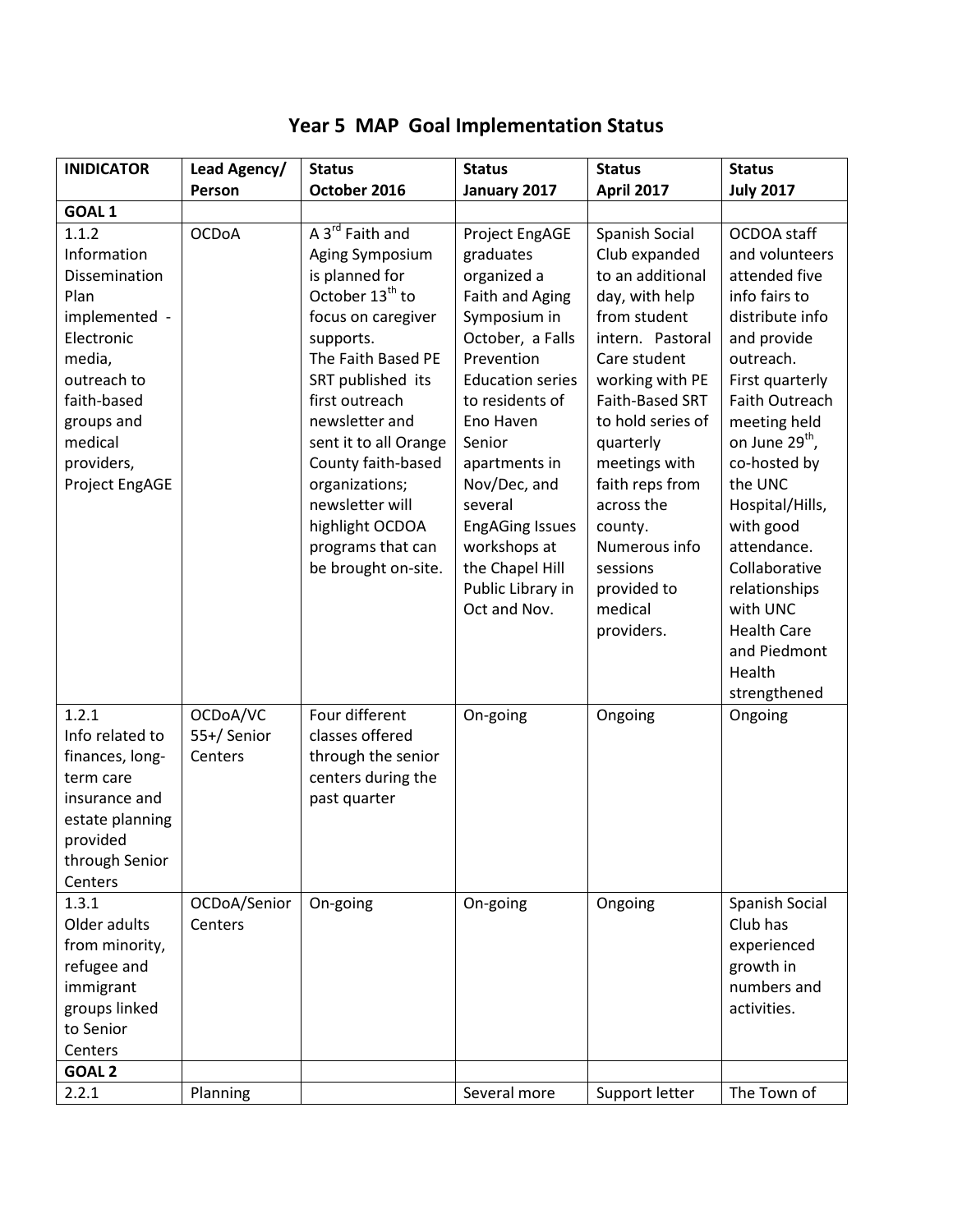| Changes in           | Department           |                     | "senior housing" | sent to                | Hillsborough     |
|----------------------|----------------------|---------------------|------------------|------------------------|------------------|
| policies that        | with help            |                     | developments in  | Hillsborough           | adopted new      |
| may prevent          | from OCDOA           |                     | the planning     | Town Council in        | policies to      |
| development          | Advisory             |                     | stages in Chapel | support of             | encourage        |
| of senior            | <b>Board</b>         |                     | Hill and         | Habitat for            | build out of     |
| housing              |                      |                     | Hillsborough     | <b>Humanity Senior</b> | accessible       |
|                      |                      |                     |                  | Housing project        | dwelling units.  |
| <b>INIDICATOR</b>    | Lead Agency/         | <b>Status</b>       | <b>Status</b>    | <b>Status</b>          | <b>Status</b>    |
|                      | Person               | October 2016        | January 2017     | <b>April 2017</b>      | <b>July 2017</b> |
| 2.2.3                | Housing Dept,        | OCDOA public        |                  | OCDOA working          | Senior Housing   |
| <b>New</b>           | Planning Dept,       | health intern       |                  | closely with           | Expo held on     |
| partnerships         | <b>OCDOA</b>         | working with        |                  | Habitat for            | May $20^{th}$ ,  |
| created to           |                      | Habitat with        |                  | Humanity to            | attracting       |
| increase             |                      | Humanity to solicit |                  | build senior           | nearly 200       |
| housing              |                      | community input,    |                  | housing project        | people and       |
| choices              |                      | through three       |                  | in Hillsborough.       | more than a      |
|                      |                      | focus groups at     |                  |                        | dozen housing    |
|                      |                      | both senior         |                  |                        | related          |
|                      |                      | centers, to inform  |                  |                        | vendors          |
|                      |                      | planning of new     |                  |                        |                  |
|                      |                      | senior housing      |                  |                        |                  |
|                      |                      | cluster in          |                  |                        |                  |
|                      |                      | Hillsborough.       |                  |                        |                  |
| 2.2.4                | OCDoA with           |                     | On-going         | Project EngAGE         | <b>OCDOA</b>     |
| Organization of      | <b>Charles House</b> |                     |                  | Neighborhood           | supported        |
| intentional          |                      |                     |                  | <b>Connections SRT</b> | Hart's Mill co-  |
| communities in       |                      |                     |                  | creating "How          | housing in their |
| <b>Orange County</b> |                      |                     |                  | to Age in Place        | efforts to build |
| encouraged-          |                      |                     |                  | Through                | affordable       |
| toolkit              |                      |                     |                  | Neighborhood           | housing using    |
| developed            |                      |                     |                  | Connections"           | public           |
|                      |                      |                     |                  | handbook               | processes such   |
|                      |                      |                     |                  |                        | as tax credits   |
|                      |                      |                     |                  |                        | and HOME         |
|                      |                      |                     |                  |                        | investment       |
|                      |                      |                     |                  |                        | partnerships     |
|                      |                      |                     |                  |                        | funds.           |
| 2.3.1                | Planning Dept,       |                     |                  |                        |                  |
| Increased            | <b>OCDOA</b>         |                     |                  |                        |                  |
| awareness of         |                      |                     |                  |                        |                  |
| universal            |                      |                     |                  |                        |                  |
| design               |                      |                     |                  |                        |                  |
| 2.3.2                | <b>OC Planning</b>   |                     |                  |                        |                  |
| New standards        | Dept/ OCDOA          |                     |                  |                        |                  |
| and codes            | Advisory             |                     |                  |                        |                  |
| proposed for         | <b>Board</b>         |                     |                  |                        |                  |
| universal            |                      |                     |                  |                        |                  |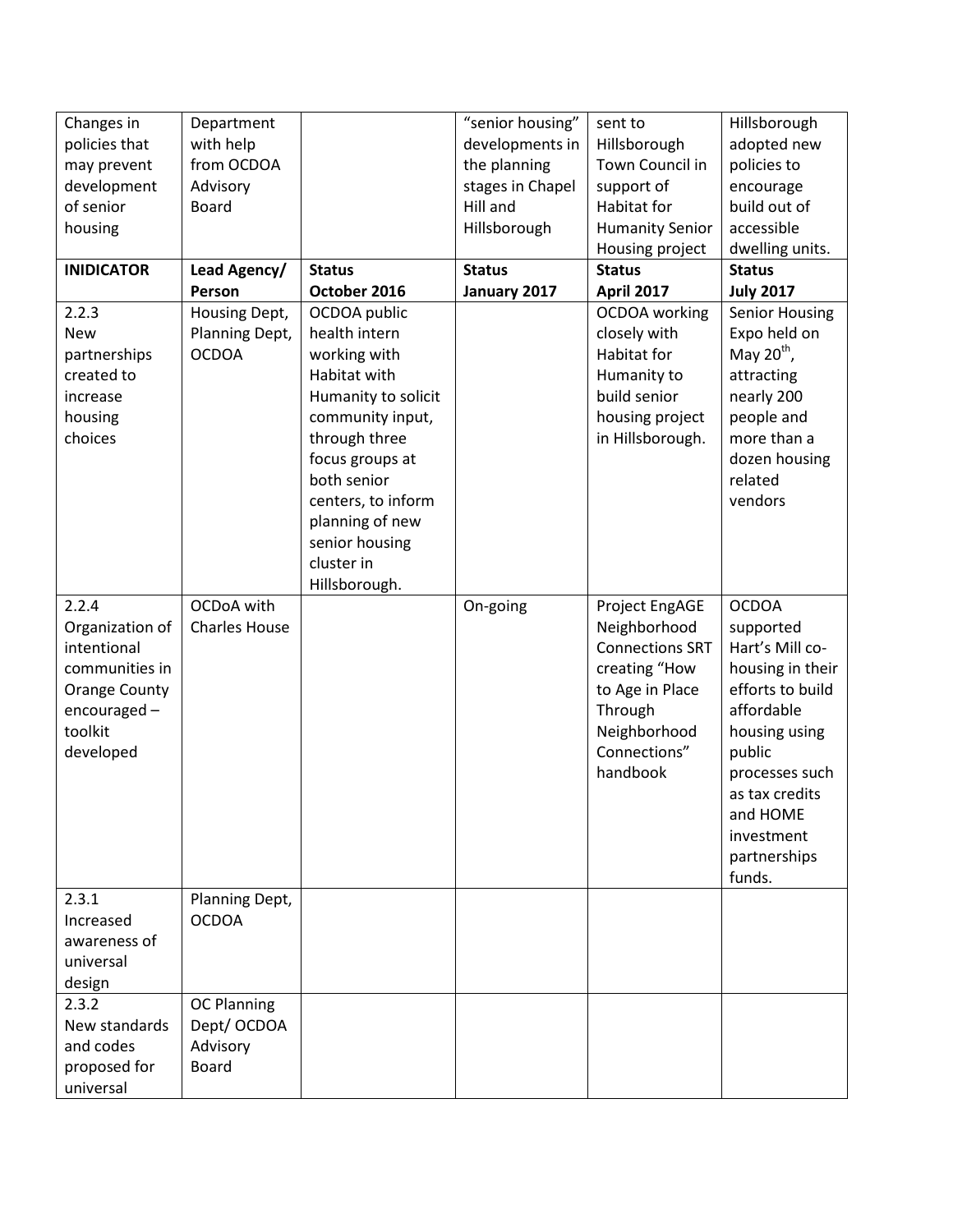| design            |                |                     |                   |                   |                  |
|-------------------|----------------|---------------------|-------------------|-------------------|------------------|
| 2.4.1             | Planning Dept  | Town of Chapel Hill | 2017-22 MAP       |                   | Outdoor          |
| Meetings held     | /OCDOA         | initiating a new    | Work Group        |                   | Spaces and       |
| to advocate for   | Advisory       | mobility and        | commissioned      |                   | <b>Buildings</b> |
| safer             | <b>Board</b>   | connectivity Plan.  | to develop        |                   | Domain Work      |
| navigation        |                |                     | strategies to     |                   | Group            |
| mechanisms        |                | DOT survey          | support better    |                   | identifies       |
| for older adults  |                | received input      | and safer         |                   | numerous         |
|                   |                | from aging groups   | navigation        |                   | strategies and   |
|                   |                | about safety        | mechanisms for    |                   | outcome          |
|                   |                | enhancements        | older adults      |                   | indicators for   |
|                   |                | around sr. centers  |                   |                   | next 5 years.    |
|                   |                |                     |                   |                   |                  |
| <b>INIDICATOR</b> | Lead Agency/   | <b>Status</b>       | <b>Status</b>     | <b>Status</b>     | <b>Status</b>    |
|                   | Person         | October 2016        | January 2017      | <b>April 2017</b> | <b>July 2017</b> |
| 2.4.2             | <b>OCDOA</b>   |                     | Most              | Transportation    | Transportation   |
| Meetings with     | Advisory       |                     | transportation    | Domain Work       | Work Group       |
| county/           | <b>Board</b>   |                     | related           | Group met 5       | will continue to |
| regional          |                |                     | organizations     | times and         | meet quarterly   |
| transportation    |                |                     | contacted to      | developed a set   | during 2017-22   |
| organizations     |                |                     | serve on the      | of                | to implement     |
| to advocate for   |                |                     | next 2017-22      | recommendatio     | related          |
|                   |                |                     |                   | ns for 2017-22    |                  |
| more public       |                |                     | Transportation    |                   | strategies and   |
| transportation    |                |                     | <b>Work Group</b> |                   | indicators.      |
| options in rural  |                |                     |                   |                   |                  |
| areas             |                |                     |                   |                   |                  |
| 2.4.4             | OCDOA,         |                     |                   |                   |                  |
| Navigation and    | Triangle J     |                     |                   |                   |                  |
| transportation    | COG, OC        |                     |                   |                   |                  |
| needs             | Planning Dept, |                     |                   |                   |                  |
| assessments       | Towns of CH,   |                     |                   |                   |                  |
| conducted         | Carrboro and   |                     |                   |                   |                  |
| every 3-5 years   | Hillsborough   |                     |                   |                   |                  |
| in areas          |                |                     |                   |                   |                  |
| densely           |                |                     |                   |                   |                  |
| populated or      |                |                     |                   |                   |                  |
| heavily used by   |                |                     |                   |                   |                  |
| older adults      |                |                     |                   |                   |                  |
| 2.5.1             | OCDoA/VC55+    | On-going            | On-going          | On-going          | Volunteer        |
| Expansion of      |                |                     |                   |                   | Driver program   |
| volunteer         |                |                     |                   |                   | has grown to     |
| driver            |                |                     |                   |                   | providing 4-6    |
| programs to       |                |                     |                   |                   | rides per week   |
| low-income        |                |                     |                   |                   |                  |
| older adults      |                |                     |                   |                   |                  |
| 2.5.2             | <b>OCDoA</b>   | On-going            | On-going          | On-going          | Several options  |
| Private           |                |                     |                   |                   | now available    |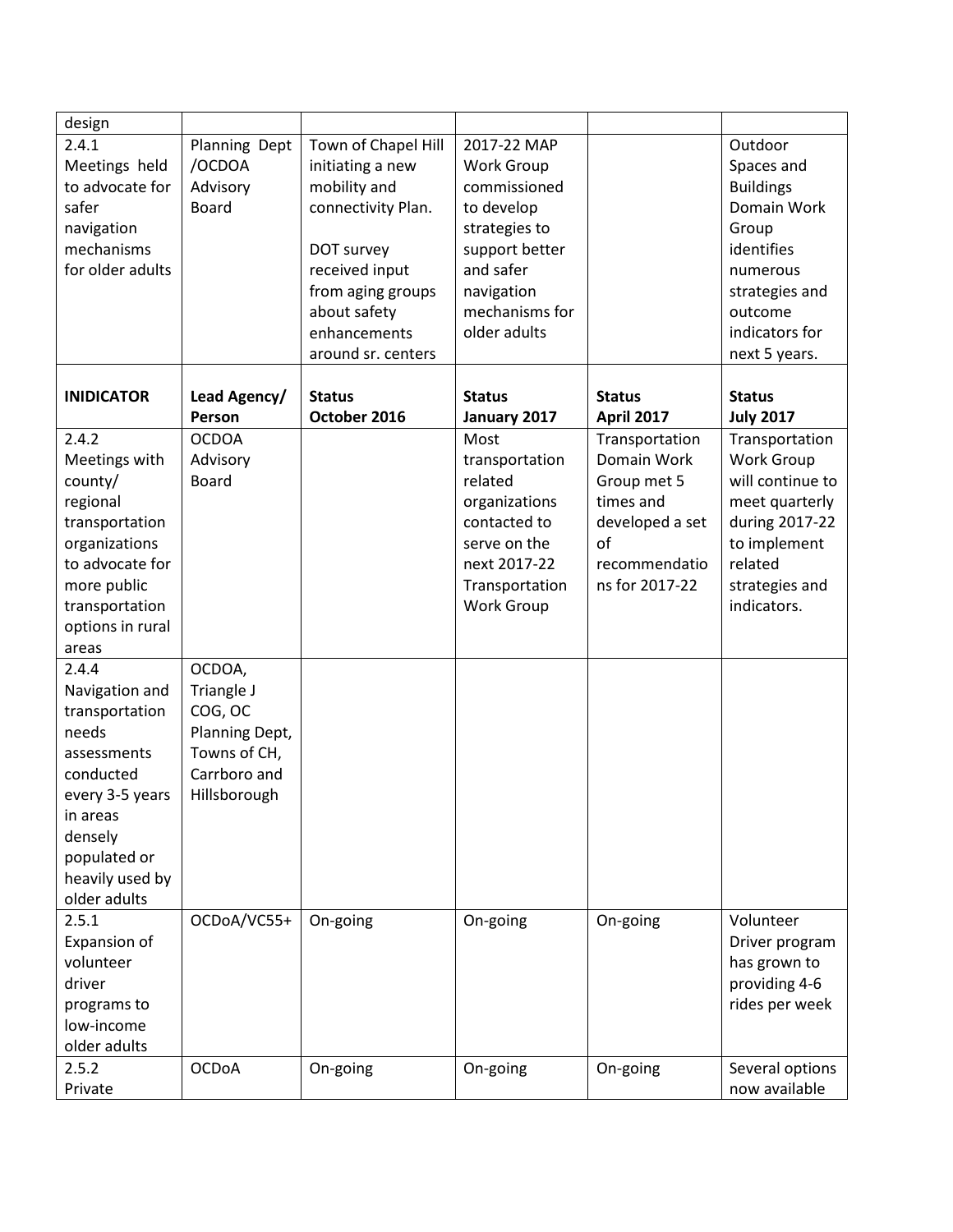| transportation       |              |                     |                  |                   |                  |
|----------------------|--------------|---------------------|------------------|-------------------|------------------|
| providers            |              |                     |                  |                   |                  |
| encouraged to        |              |                     |                  |                   |                  |
| offer door-to        |              |                     |                  |                   |                  |
| door and other       |              |                     |                  |                   |                  |
| services to          |              |                     |                  |                   |                  |
| shopping areas       |              |                     |                  |                   |                  |
| <b>INDICATOR</b>     | Lead Agency/ | <b>Status</b>       | <b>Status</b>    | <b>Status</b>     | <b>Status</b>    |
|                      | Person       | October 2016        | January 2017     | <b>April 2017</b> | <b>July 2017</b> |
| 2.5.5                | <b>OCDoA</b> | OCDOA in            | On-going         | Ongoing           | Both transport   |
| Advocacy for a       | Advisory     | conversation with   |                  |                   | systems          |
| consolidated         | <b>Board</b> | Chapel Hill Transit |                  |                   | engaged in       |
| /coordinated         |              | and OPT to create   |                  |                   | continuation of  |
| transportation       |              | more seamless       |                  |                   | 2017-22 MAP      |
| system               |              | system at service   |                  |                   | quarterly work   |
| organized            |              | borders             |                  |                   | group meetings   |
| 2.5.6                | OCDoA/AT     | On-going            | On-going         | On-going          | Carfit programs  |
| Senior driver        |              |                     |                  |                   | continue to be   |
| education            |              |                     |                  |                   | offered 2x a     |
| programs             |              |                     |                  |                   | year - at least  |
| offered at least     |              |                     |                  |                   | once at each     |
| 2 times a year       |              |                     |                  |                   | senior center    |
| 2.6.1                | <b>OCDOA</b> | OCDOA in            | OCRA now         | OCRA now          | <b>OCRA</b> now  |
| More home-           | Advisory     | conversation with   | providing a      | providing meals   | delivering       |
| delivered            | <b>Board</b> | OCIM to expand      | weekly meals to  | 2x a week on a    | about 70 meals   |
| meals provided       |              | meal delivery in    | isolated seniors | regular basis     | 2x a week.       |
| to more              |              | northern orange     | on a pilot basis |                   |                  |
| individuals and      |              | county              |                  |                   |                  |
| areas of the         |              |                     |                  |                   |                  |
| county               |              |                     |                  |                   |                  |
|                      |              |                     |                  |                   |                  |
| 2.7.1                | OCDoA/AT     | Caregiver respite   |                  |                   | Respite needs    |
| Faith-based          |              | topic of discussion |                  |                   | of caregivers    |
| groups               |              | at Aging and Faith  |                  |                   | discussed at     |
| encouraged to        |              | Symposium on        |                  |                   | June Faith       |
| provide respite      |              | October 13th        |                  |                   | Outreach         |
| services to          |              |                     |                  |                   | meeting.         |
| caregivers           |              |                     |                  |                   | Dementia         |
|                      |              |                     |                  |                   | education will   |
|                      |              |                     |                  |                   | be topic of      |
|                      |              |                     |                  |                   | September        |
|                      |              |                     |                  |                   | meeting.         |
| 2.7.2                | OCDOA/AT     |                     |                  | ongoing           |                  |
| <b>Expand Friend</b> |              |                     |                  |                   |                  |
| to Friend            |              |                     |                  |                   |                  |
| program to           |              |                     |                  |                   |                  |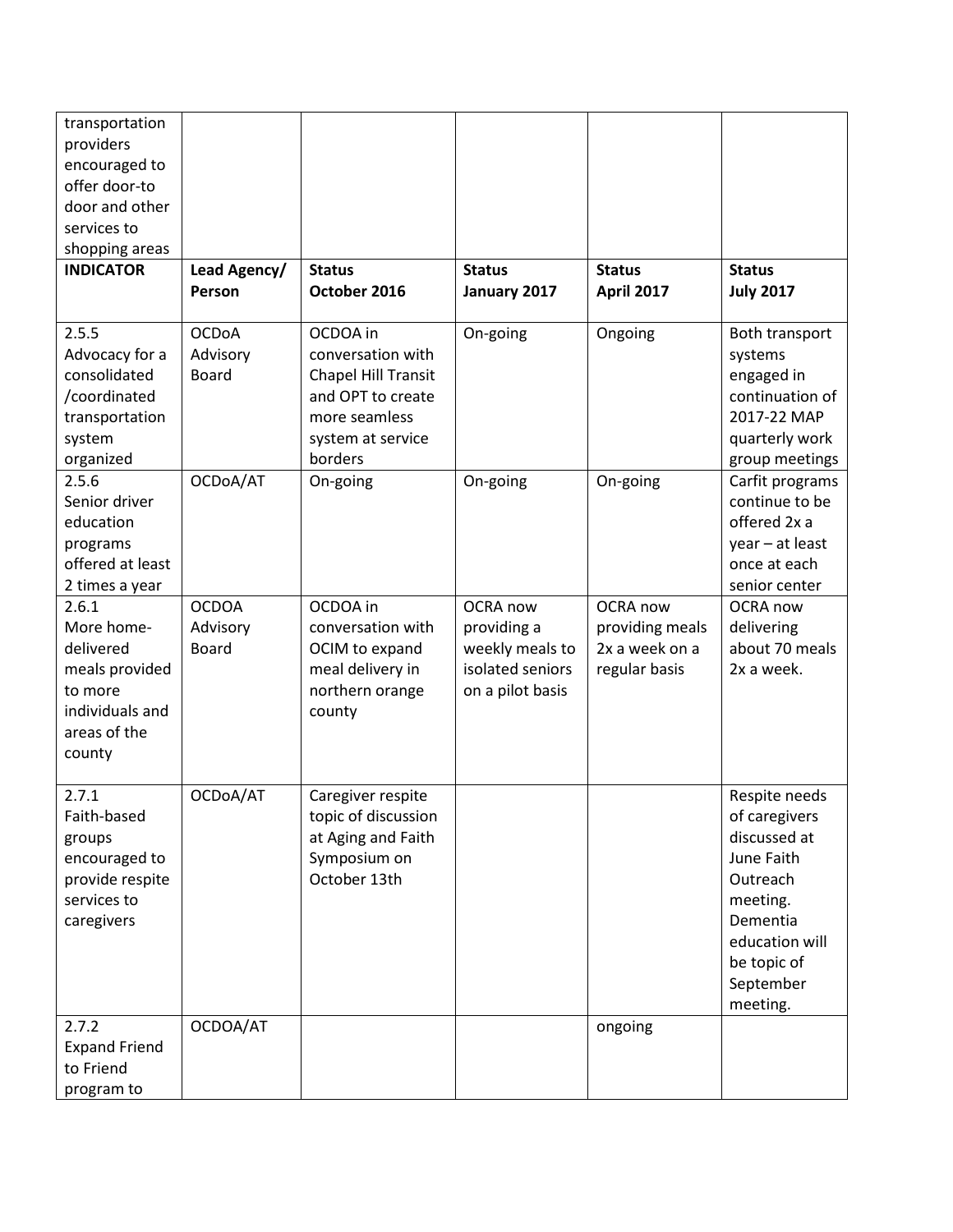| provide respite                                                                                                                                                    |                                       |                                                                                                                                                                                                        |                                                                                                  |                                                                                                                               |                                                                                                                                                                                                                   |
|--------------------------------------------------------------------------------------------------------------------------------------------------------------------|---------------------------------------|--------------------------------------------------------------------------------------------------------------------------------------------------------------------------------------------------------|--------------------------------------------------------------------------------------------------|-------------------------------------------------------------------------------------------------------------------------------|-------------------------------------------------------------------------------------------------------------------------------------------------------------------------------------------------------------------|
| to caregivers                                                                                                                                                      |                                       |                                                                                                                                                                                                        |                                                                                                  |                                                                                                                               |                                                                                                                                                                                                                   |
| 2.7.5<br>Carolina<br>Villages project<br>supported to<br>promote<br>creation of<br>more "villages"                                                                 | OCDOA,<br>Carolina<br><b>Villages</b> | On-going                                                                                                                                                                                               | On-going                                                                                         |                                                                                                                               | Carolina<br>Villages closed<br>its doors this<br>quarter. The<br>PE<br>Neighborhood<br>Connections<br><b>SRT will</b><br>continue to<br>support the<br>village<br>movement.                                       |
| <b>INDICATOR</b>                                                                                                                                                   | Lead Agency/                          | <b>Status</b>                                                                                                                                                                                          | <b>Status</b>                                                                                    | <b>Status</b>                                                                                                                 | <b>Status</b>                                                                                                                                                                                                     |
|                                                                                                                                                                    | Person                                | October 2016                                                                                                                                                                                           | January 2017                                                                                     | <b>April 2017</b>                                                                                                             | <b>July 2017</b>                                                                                                                                                                                                  |
| 2.8.2<br>Home<br>modification<br>assistance info<br>included in<br>community<br>resource<br>guides and part<br>of information<br>fairs                             | OCDoA/AT/<br>Housing<br>Department    | On-going                                                                                                                                                                                               | On-going                                                                                         | On-going                                                                                                                      | On-going                                                                                                                                                                                                          |
| <b>GOAL 3</b>                                                                                                                                                      |                                       |                                                                                                                                                                                                        |                                                                                                  |                                                                                                                               |                                                                                                                                                                                                                   |
| 3.1.1<br>More wellness<br>and exercise<br>classes offered<br>to older adults<br>in community<br>locations, such<br>as<br>congregations<br>and community<br>centers | <b>OCDoA</b>                          | Faith Based PE SRT<br>to publish outreach<br>newsletter mailing<br>to all Orange<br>County faith-based<br>organizations<br>including offer to<br>bring evidence-<br>based exercise<br>classes to them. | Issue to be<br>included in<br>"community and<br>health services"<br>work group in<br>2017-22 MAP | Initiatives to<br>expand wellness<br>and exercise<br>classes into<br>community<br>locations are<br>included in<br>2017-22 MAP | Faith Outreach<br><b>SRT</b> continues<br>to promote<br>evidence based<br>offerings to<br>faith<br>communities<br>through door-<br>to-door<br>outreach and<br>at July<br>quarterly faith<br>outreach<br>gathering |
| 3.1.2<br>Two trainings a<br>year scheduled<br>at senior<br>centers to train<br>volunteers in                                                                       | DoA/Wellness                          | On-going                                                                                                                                                                                               | On-going                                                                                         | On-going                                                                                                                      | On-going                                                                                                                                                                                                          |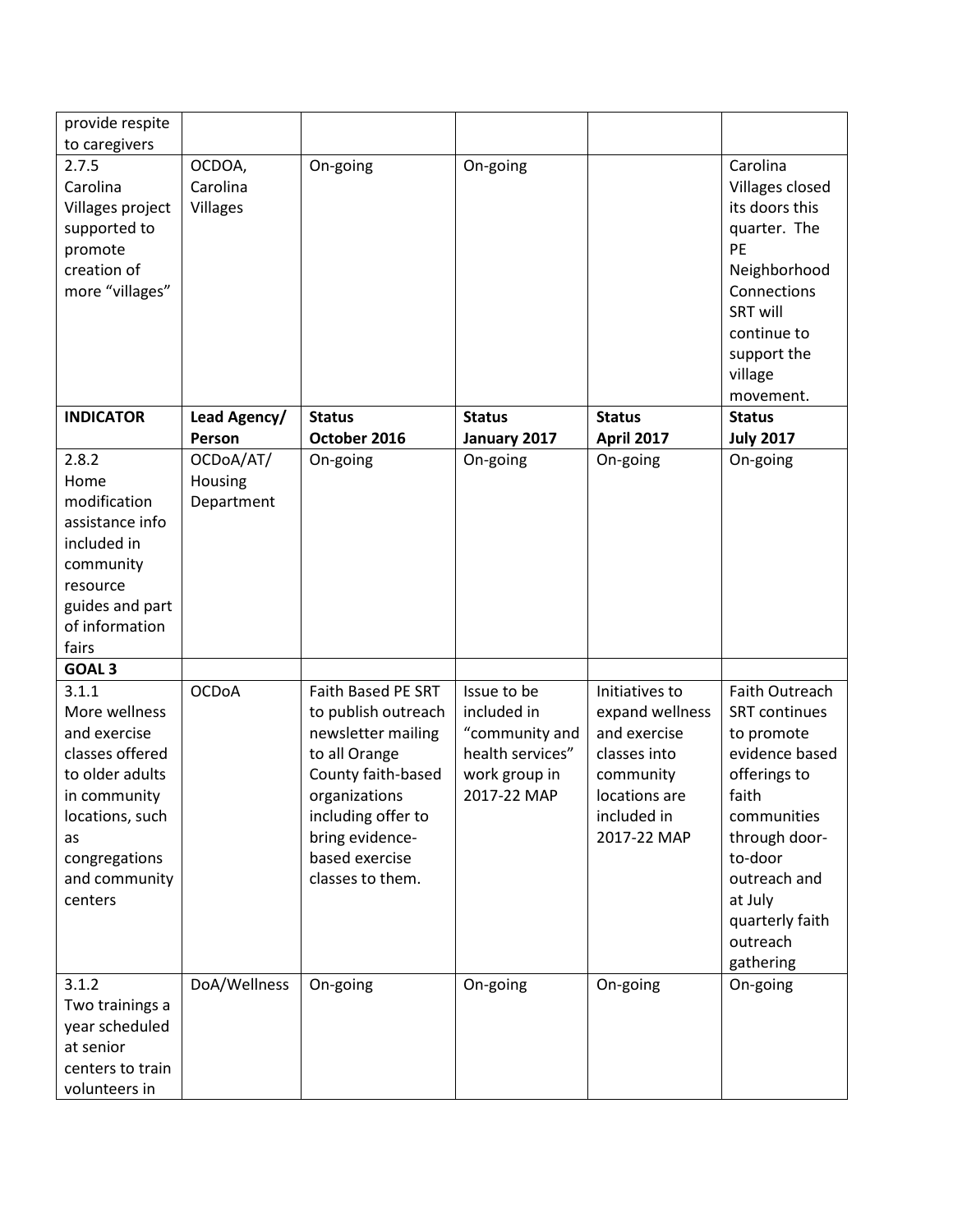| how to lead<br>evidence-based<br>exercise<br>programs                                                          |                                                   |                                                                                                                                                                                                                                    |                                                                                                                                                            |                                                                          |                                                     |
|----------------------------------------------------------------------------------------------------------------|---------------------------------------------------|------------------------------------------------------------------------------------------------------------------------------------------------------------------------------------------------------------------------------------|------------------------------------------------------------------------------------------------------------------------------------------------------------|--------------------------------------------------------------------------|-----------------------------------------------------|
| 3.1.3<br>Social<br>Marketing<br>Campaign<br>implemented<br>to encourage<br>older adults to<br>exercise         | DoA/Wellness                                      | <b>Based on Capstone</b><br>recommendations,<br><b>OCDOA</b> preparing<br>to launch Fall 2016<br>"Brain Health<br>Academy"<br>featuring evidence-<br>based practices to<br>support optimal<br>brain health,<br>including exercise. | Six-session Brain<br><b>Health Academy</b><br>held at the<br>Passmore<br>Center. Will be<br>offered in<br>Chapel Hill<br>beginning in<br><b>March 2017</b> | Six-session Brain<br>Health Academy<br>held at the<br>Seymour<br>Center. | Marketing<br>Campaign<br>included in<br>2017-22 MAP |
| <b>INIDICATOR</b>                                                                                              | Lead Agency/<br>Person                            | <b>Status</b><br>October 2016                                                                                                                                                                                                      | <b>Status</b><br>January 2017                                                                                                                              | <b>Status</b><br><b>April 2017</b>                                       | <b>Status</b><br><b>July 2017</b>                   |
| 3.2.1<br>Promotion of<br>the model of<br>medical homes                                                         | <b>CRC</b>                                        | On-going                                                                                                                                                                                                                           | On-going                                                                                                                                                   | On-going                                                                 | On-going                                            |
| 3.2.2<br>Expansion of<br>hospital<br>transition<br>programs-<br>decline in<br>hospital<br>readmission<br>rates | CRC, UNC<br>hospitals                             | On-going                                                                                                                                                                                                                           | On-going                                                                                                                                                   | On-going                                                                 | On-going                                            |
| 3.3.1<br>Older adults<br>educated on<br>mental health<br>and substance<br>abuse issues                         | OCDoA/AT/<br>Cardinal<br>Innovations/<br>Wellness | Free depression<br>screenings offered<br>at senior centers                                                                                                                                                                         |                                                                                                                                                            |                                                                          |                                                     |
| 3.3.2<br><b>Healthy IDEAS</b><br>materials sent<br>to primary care<br>practices                                | OCDOA/<br>Wellness                                |                                                                                                                                                                                                                                    |                                                                                                                                                            |                                                                          |                                                     |
| 3.3.3<br>Access to free<br>MH and SA<br>screening,<br>referrals, and                                           | OCDoA/AT                                          | On-going                                                                                                                                                                                                                           | On-going                                                                                                                                                   | On-going                                                                 | On-going                                            |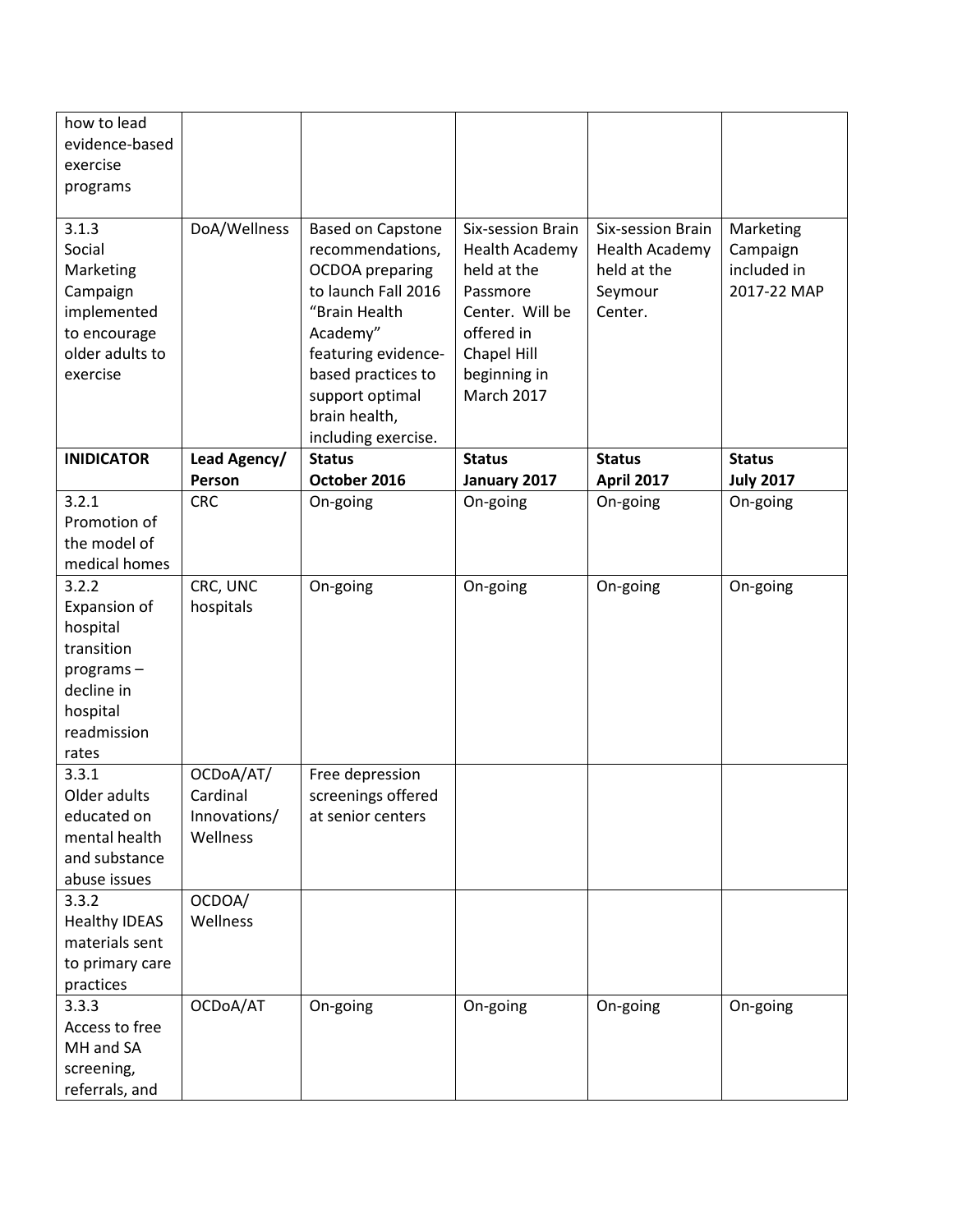| brief<br>counseling<br>services<br>expanded at<br><b>Senior Centers</b>                                                        |                                                     |                                                                                                                                                                                                                                                                                                                                                                                      |                                                                                                                                                                                                                                                                                 |                                                                                                        |                                                                                                                                                                   |
|--------------------------------------------------------------------------------------------------------------------------------|-----------------------------------------------------|--------------------------------------------------------------------------------------------------------------------------------------------------------------------------------------------------------------------------------------------------------------------------------------------------------------------------------------------------------------------------------------|---------------------------------------------------------------------------------------------------------------------------------------------------------------------------------------------------------------------------------------------------------------------------------|--------------------------------------------------------------------------------------------------------|-------------------------------------------------------------------------------------------------------------------------------------------------------------------|
| 3.3.4<br>MH needs of<br>long-term care<br>residents<br>identified and<br>advocacy for<br>appropriate<br>treatment<br>organized | Cardinal<br>Innovations-<br>/OCDoA                  |                                                                                                                                                                                                                                                                                                                                                                                      |                                                                                                                                                                                                                                                                                 |                                                                                                        |                                                                                                                                                                   |
| <b>INIDICATOR</b>                                                                                                              | Lead Agency/<br>Person                              | <b>Status</b><br>October 2016                                                                                                                                                                                                                                                                                                                                                        | <b>Status</b><br>January 2017                                                                                                                                                                                                                                                   | <b>Status</b><br><b>April 2017</b>                                                                     | <b>Status</b><br><b>July 2017</b>                                                                                                                                 |
| 3.4.1<br>Implement<br>best ways to<br>address<br>spiritual needs<br>of older adults,<br>especially re:<br>loss/end of life     | OCDOA senior<br>centers/Aging<br><b>Transitions</b> | Partnership with<br><b>UNC Pastoral Care</b><br>program created<br>student internship<br>at the senior<br>centers. 2 <sup>nd</sup><br>student intern<br>placed at senior<br>centers Aug-<br>November.<br>PE End-of-Life SRT<br>provided three Fall<br>events - two<br>focused on "Death<br>with Choices"<br>initiative and one<br>on power of<br>"forgiveness" for<br>healthy aging. | End of live<br>issues will be<br>included in the<br>"community and<br>Health Services"<br>work group for<br>the 2017-22<br>MAP.<br>End of Life PE<br>SRT held<br>November<br>community<br>storytelling<br>event on<br>thoughts and<br>experiences<br>around death<br>and dying. | <b>PE Falls</b><br>Prevention<br>Team continues<br>to plan primary<br>falls prevention<br>initiatives. | PE Falls<br>Prevention<br>Team planning<br>September-<br>November<br>three-part<br>"Family &<br>Community<br>Nights" series<br>at Signature<br><b>Health Care</b> |
| 3.4.1<br>Training<br>provided to<br>FBOs on how<br>to counsel<br>caregivers and<br>individuals with<br>dementia                | <b>OCDOA</b>                                        | Subject to be<br>discussed at Faith<br>and Aging<br>Symposium in<br>October 2016                                                                                                                                                                                                                                                                                                     | Respite<br>Coordinator's<br>position<br>expanded to<br>include<br>outreach to<br>FBOs and other<br>organizations to<br>provide support                                                                                                                                          |                                                                                                        | <b>UNC Pastoral</b><br>Care student<br>helped to<br>create<br>educational<br>presentation to<br>F-B groups.<br>Will be<br>showcased at                            |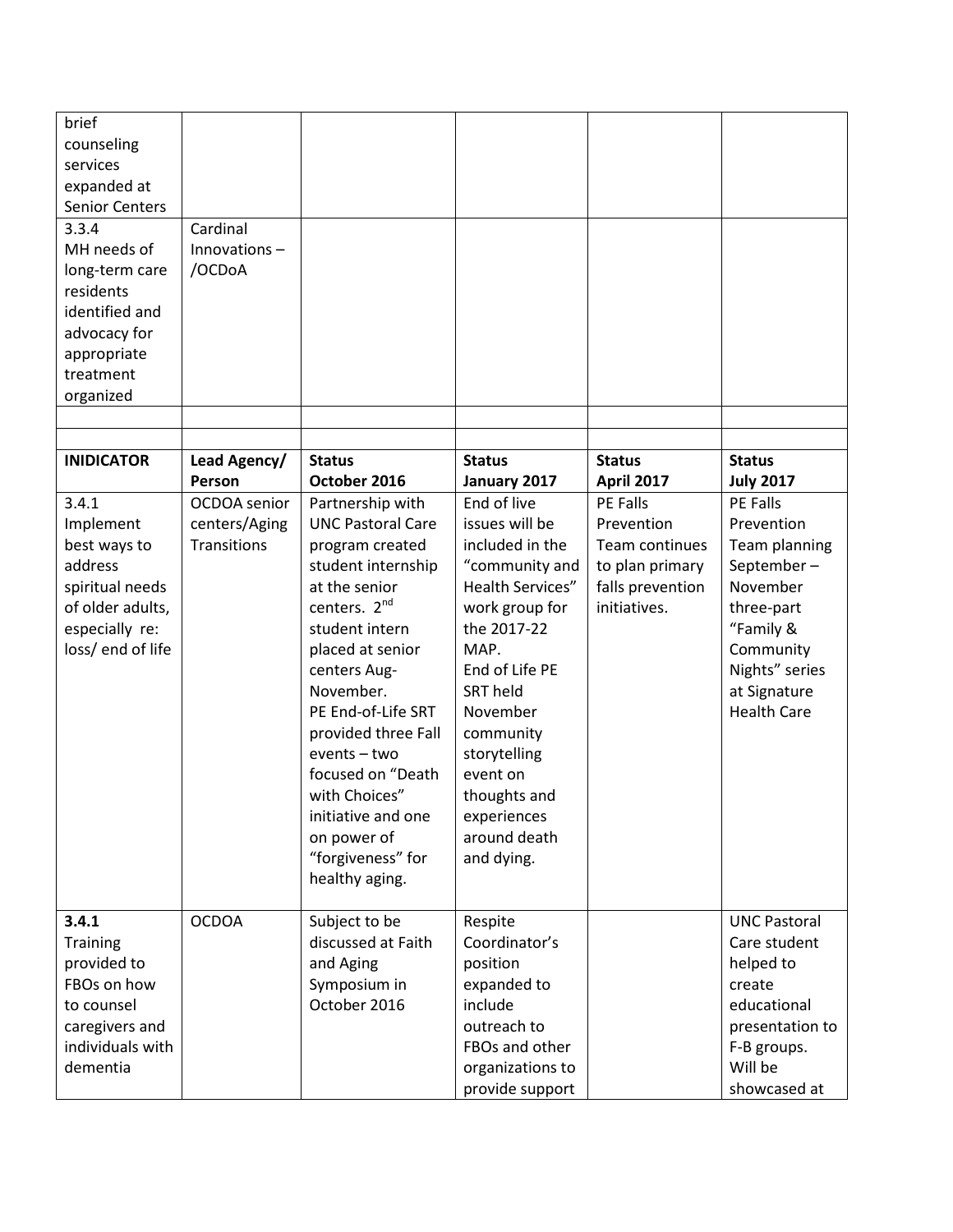|                                                                                                                                       |                                           |                                                                                                                                                                                                      | to caregivers                                                                                                                                                                                                    |                                                                                                 | September FB<br>Outreach<br>meeting, then<br>scheduled<br>locally in the<br>fall.                                                                                        |
|---------------------------------------------------------------------------------------------------------------------------------------|-------------------------------------------|------------------------------------------------------------------------------------------------------------------------------------------------------------------------------------------------------|------------------------------------------------------------------------------------------------------------------------------------------------------------------------------------------------------------------|-------------------------------------------------------------------------------------------------|--------------------------------------------------------------------------------------------------------------------------------------------------------------------------|
| <b>GOAL4</b>                                                                                                                          |                                           |                                                                                                                                                                                                      |                                                                                                                                                                                                                  |                                                                                                 |                                                                                                                                                                          |
| 4.1.1<br><b>EMS and DoA</b><br>collaborate to<br>provide info<br>and training on<br>falls prevention                                  | OCDoA/EMS                                 | PE Falls Prevention<br>Team planning Fall<br>2016 "Mini Falls<br>Academy" at Eno<br>Haven senior<br>housing in<br>Hillsborough,<br>highlighting<br>primary prevention<br>education and<br>resources. | PE Falls<br>Prevention<br>Team held<br>October-<br>December six-<br>session "Eno<br>Haven Strong &<br>Independent<br>Academy"<br>primary falls<br>prevention<br>program at Eno<br>Haven, including<br><b>EMS</b> | PE Falls<br>Prevention<br>Team continues<br>to plan primary<br>falls prevention<br>initiatives. | <b>PE Falls</b><br>Prevention<br>Team planning<br>September-<br>November<br>three-part<br>"Family &<br>Community<br>Nights" series<br>at Signature<br><b>Health Care</b> |
| <b>INIDICATOR</b>                                                                                                                     | Lead Agency/<br>Person                    | <b>Status</b><br>October 2016                                                                                                                                                                        | <b>Status</b><br>January 2017                                                                                                                                                                                    | <b>Status</b><br><b>April 2017</b>                                                              | <b>Status</b><br><b>July 2017</b>                                                                                                                                        |
| 4.1.2<br>Reduce need<br>for EMS<br>ambulance<br>response for<br>falls<br>intervention at<br><b>LTC</b> facilities                     | <b>EMS</b>                                |                                                                                                                                                                                                      |                                                                                                                                                                                                                  |                                                                                                 | PE Falls<br><b>Prevention SRT</b><br>planning to<br>take<br>educational<br>series to local<br>nursing home<br>in the fall.                                               |
| 4.1.3<br>Frail older<br>adults are in<br>safe places<br>during<br>emergencies-<br>development<br>of buddy<br>system in rural<br>areas | EMS/DSS/<br><b>OCDOA</b>                  | <b>SALT and Project</b><br>EngAGE<br>collaboration now<br>visiting more than<br>200 people per<br>month.                                                                                             | On-going                                                                                                                                                                                                         | On-going                                                                                        | SALT and<br>Project EngAGE<br>continue to<br>expand<br>numbers of<br>volunteers and<br>people visited<br>routinely in<br>rural areas.                                    |
| 4.2.2<br><b>LTC Learning</b><br>Collaborative                                                                                         | <b>OCDOA</b><br>Advisory<br>Board/Triangl | <b>Current LTC Quality</b><br>Service Award is<br>focused on the                                                                                                                                     | <b>Five LTC</b><br>organizations<br>awarded 2016                                                                                                                                                                 | 2 members of<br>the LTC<br>Collaborative                                                        |                                                                                                                                                                          |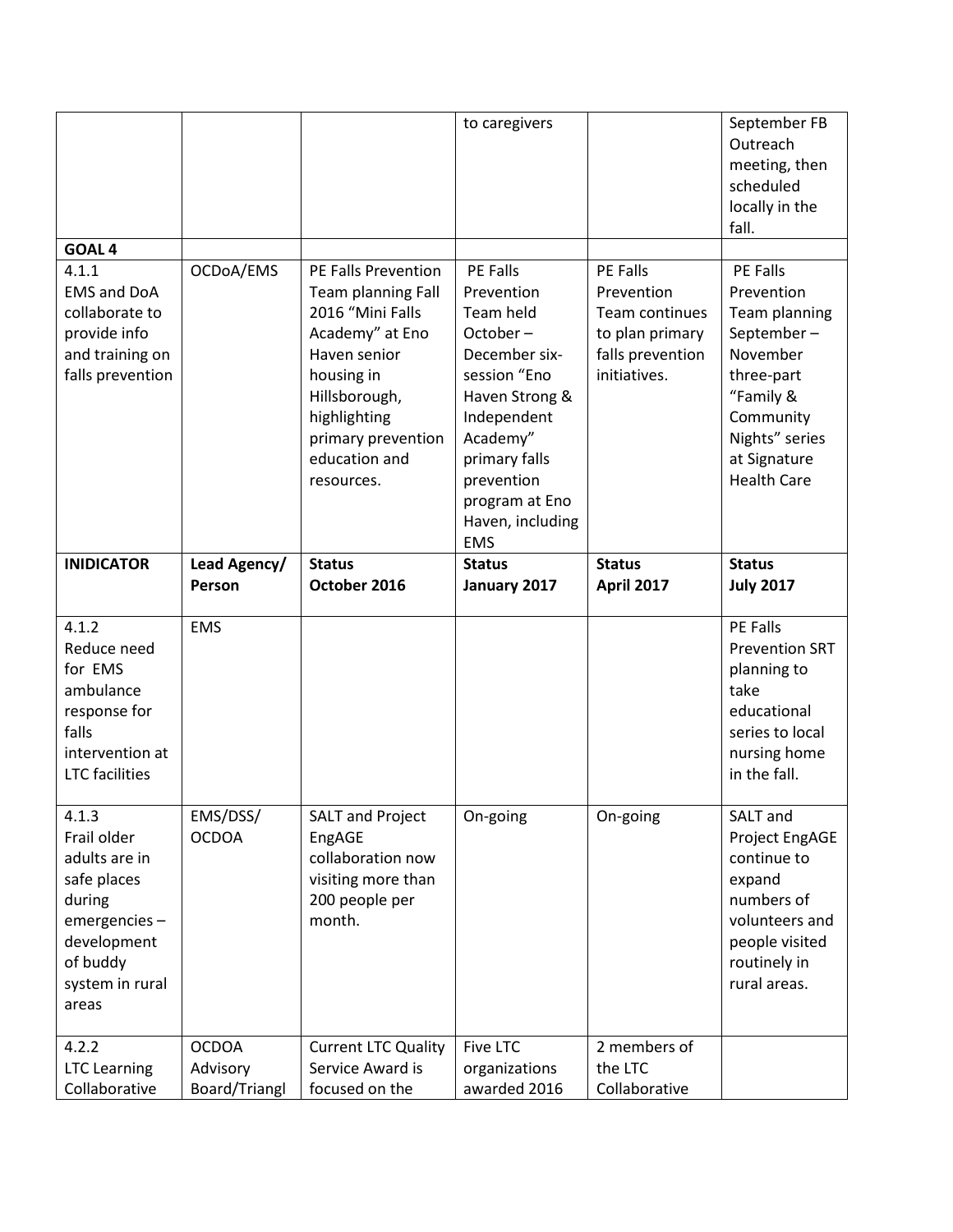| promotes<br>person-<br>centered care<br>with additional<br>focus on<br>palliative care<br>and end of life<br>programs          | e J AAA                                  | implementation of<br>palliative care and<br>comfort services.<br>The award<br>application<br>deadline was<br>extended into<br>October. | <b>LTC Quality</b><br>Service Awards<br>at January BOCC<br>meeting | served on the<br>MAP-LTC<br>workgroup. |                                        |
|--------------------------------------------------------------------------------------------------------------------------------|------------------------------------------|----------------------------------------------------------------------------------------------------------------------------------------|--------------------------------------------------------------------|----------------------------------------|----------------------------------------|
| 4.3.2<br>Information<br>distributed<br>about how to<br>report abuse<br>and neglect                                             | OCDoA/DSS/<br><b>CRC</b>                 | Ongoing                                                                                                                                | On-going                                                           |                                        | On-going                               |
| GOAL 5                                                                                                                         |                                          |                                                                                                                                        |                                                                    |                                        |                                        |
| 5.1.1<br>Programs<br>offered at<br>Senior Centers,<br>libraries and<br>other<br>community<br>locations<br>widely<br>advertised | OCDoA/<br><b>Senior Centers</b>          | On-going                                                                                                                               | On-going                                                           | On-going                               | On-going                               |
| <b>INIDICATOR</b>                                                                                                              | Lead Agency/                             | <b>Status</b>                                                                                                                          | <b>Status</b>                                                      | <b>Status</b>                          | <b>Status</b>                          |
|                                                                                                                                | Person                                   | October 2016                                                                                                                           | January 2017                                                       | <b>April 2017</b>                      | <b>July 2017</b>                       |
| 5.1.2<br>Faith<br>communities<br>encouraged to<br>offer adult<br>education at<br>their sites                                   | OCDoA/AT/<br>Wellness                    | On-going                                                                                                                               | On-going                                                           |                                        | See Faith<br>Outreach<br>efforts above |
| 5.2.1<br>Forums to<br>discuss housing<br>and<br>transportation<br>services<br>offered                                          | DoA/Housing<br>& Planning<br>Departments |                                                                                                                                        |                                                                    |                                        |                                        |
| 5.2.2<br>Volunteer                                                                                                             | DoA/VC 55+                               | VC55+ continues to<br>expand and recruit                                                                                               | On-going                                                           | On-going                               | On-going                               |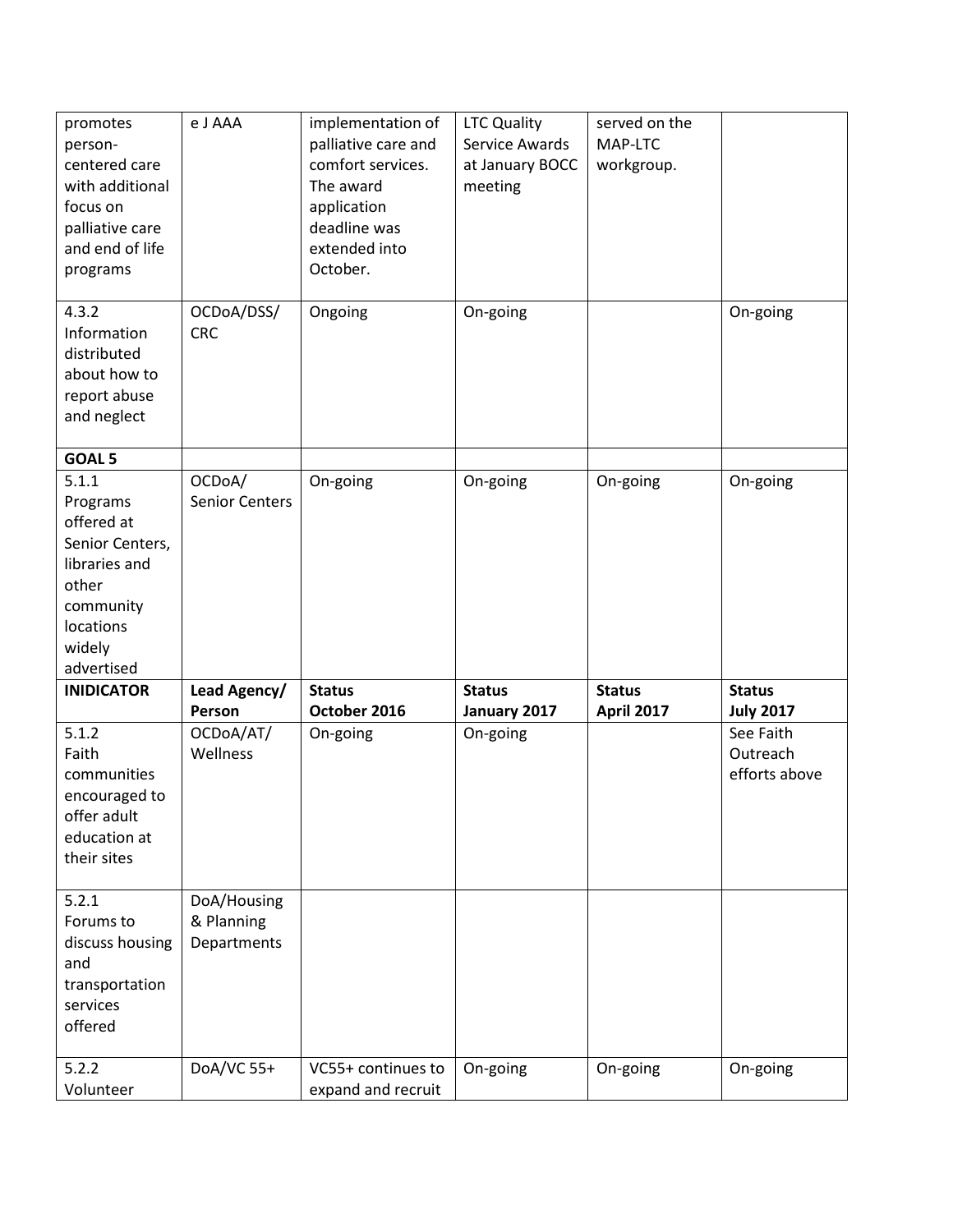| recruitment<br>services<br>maintained<br>through<br>Volunteer<br>Connect 55+<br>program                                                                             |                                          | volunteers of all<br>ages to focus on<br>older adult services<br>at both senior<br>services and<br>throughout the<br><b>Orange County</b><br>community. |                                                                                                                         |                                    |                                                                                                                                                                              |
|---------------------------------------------------------------------------------------------------------------------------------------------------------------------|------------------------------------------|---------------------------------------------------------------------------------------------------------------------------------------------------------|-------------------------------------------------------------------------------------------------------------------------|------------------------------------|------------------------------------------------------------------------------------------------------------------------------------------------------------------------------|
| GOAL 6                                                                                                                                                              |                                          |                                                                                                                                                         |                                                                                                                         |                                    |                                                                                                                                                                              |
| 6.1.1<br>Create an<br>Aging<br>Preparedness<br>Campaign to<br>encourage<br>planning and to<br>challenge<br>negative<br>stereotypes                                  | <b>OCDOA</b>                             | New activities<br>planned for<br>"boomers" during<br>evening hours and<br>weekends                                                                      | Aging-<br>preparedness<br>will be a focus<br>of "Community<br>and Health<br>Services" Work<br>Group for 2017-<br>22 MAP |                                    |                                                                                                                                                                              |
| <b>INIDICATOR</b>                                                                                                                                                   | Lead Agency/<br>Person                   | <b>Status</b><br>October 2016                                                                                                                           | <b>Status</b><br>January 2017                                                                                           | <b>Status</b><br><b>April 2017</b> | <b>Status</b><br><b>July 2017</b>                                                                                                                                            |
| 6.2.1<br>Members of<br>the Aging<br>Advisory Board<br>designated to<br>participate in<br>town and<br>county housing<br>and<br>transportation<br>planning<br>efforts | <b>OCDoA</b><br>Advisory<br><b>Board</b> | On-going                                                                                                                                                | New liaisons<br>need to be<br>designated                                                                                |                                    | A member of<br>the Advisory<br>Board on Aging<br>will serve as a<br>liaison to each<br>of the 5<br>ongoing MAP<br>work groups,<br>including<br>Housing and<br>Transportation |
| 6.2.2<br>Complete<br>Streets policies<br>promoted                                                                                                                   | <b>OCDOA</b><br>Advisory<br><b>Board</b> |                                                                                                                                                         | Will be focus of<br>"Transportation<br>and Outdoor<br>spaces work<br>group for 2017-<br>22 MAP                          |                                    | <b>OCDOA</b><br>represented on<br>our regional<br>Complete<br><b>Streets</b><br>Coalition                                                                                    |
| 6.2.3<br>Advocate for<br>legislation that                                                                                                                           | <b>OCDOA</b><br>Advisory<br><b>Board</b> |                                                                                                                                                         |                                                                                                                         |                                    |                                                                                                                                                                              |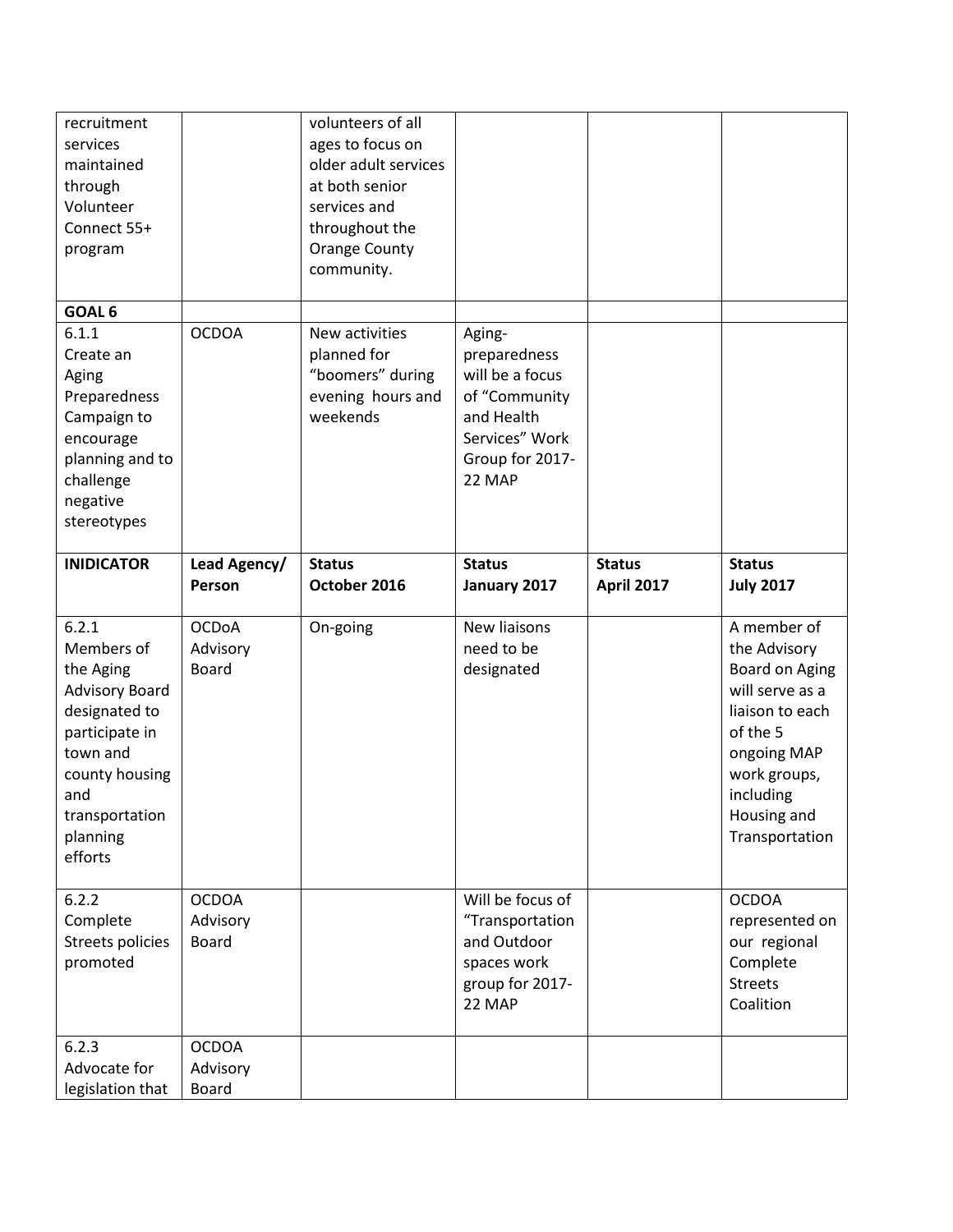| would increase<br>the number of<br>handicapped<br>parking places<br>in public<br>developments                                        |                                                      |                                                                                                                                                                                                                                                                                       |                                                                                                                                                                                                                                                                                                       |                                                                                            |                                                                                                                                                    |
|--------------------------------------------------------------------------------------------------------------------------------------|------------------------------------------------------|---------------------------------------------------------------------------------------------------------------------------------------------------------------------------------------------------------------------------------------------------------------------------------------|-------------------------------------------------------------------------------------------------------------------------------------------------------------------------------------------------------------------------------------------------------------------------------------------------------|--------------------------------------------------------------------------------------------|----------------------------------------------------------------------------------------------------------------------------------------------------|
| 6.2.4<br>Advocate for<br>increasing<br>standards for<br>crosswalk time                                                               | <b>OCDOA</b><br>Advisory<br>Board/<br>Triangle J AAA |                                                                                                                                                                                                                                                                                       |                                                                                                                                                                                                                                                                                                       |                                                                                            |                                                                                                                                                    |
| 6.31<br>Funding sought<br>for<br>transportation<br>and housing<br>initiatives                                                        | OCDoA/Housi<br>ng & Planning<br>Departments          |                                                                                                                                                                                                                                                                                       |                                                                                                                                                                                                                                                                                                       |                                                                                            | Applied for<br>\$10k AARP<br>Challenge grant<br>to purchase<br>and install<br>seats at 15 bus<br>stop sites in<br>northern<br><b>Orange County</b> |
| GOAL <sub>7</sub>                                                                                                                    |                                                      |                                                                                                                                                                                                                                                                                       |                                                                                                                                                                                                                                                                                                       |                                                                                            |                                                                                                                                                    |
|                                                                                                                                      |                                                      |                                                                                                                                                                                                                                                                                       |                                                                                                                                                                                                                                                                                                       |                                                                                            |                                                                                                                                                    |
| <b>INIDICATOR</b>                                                                                                                    | Lead Agency/<br>Person                               | <b>Status</b><br>October 2016                                                                                                                                                                                                                                                         | <b>Status</b><br>January 2017                                                                                                                                                                                                                                                                         | <b>Status</b><br><b>April 2017</b>                                                         | <b>Status</b><br><b>July 2017</b>                                                                                                                  |
| 7.1.1<br>Opportunities<br>for healthcare<br>providers and<br>students to<br>learn more<br>about aging-<br>related issues<br>expanded | OCDOA/UNC<br>Center for<br>Aging and<br>Health       | OCDOA, with help<br>from UNC<br>Partnerships in<br>Aging, supported 4<br>student interns<br>over the summer: 2<br>MPH students, 1<br>City and Regional<br>Planning, and 1<br>Pastoral Care.<br>Fall interns include<br>2 MSW, 5 Public<br>Health, and 1<br>pastoral care<br>students. | OCDOA is<br>hosting a 5-<br>student School<br>of Public Health<br>Capstone team<br>to help with the<br>MAP, along with<br>2 MSW<br>students, and 1<br><b>UNC Pastoral</b><br>Care graduate<br>student.<br>Collaborating<br>with the UNC<br>Partnership in<br>Aging on 3 other<br>student<br>projects. | 17 students<br>from UNC and<br>UNC-G<br>participated in<br>the MAP<br>planning<br>process. | OCDOA will<br>host 3 student<br>interns over<br>the summer to<br>work on MAP<br>initiatives                                                        |